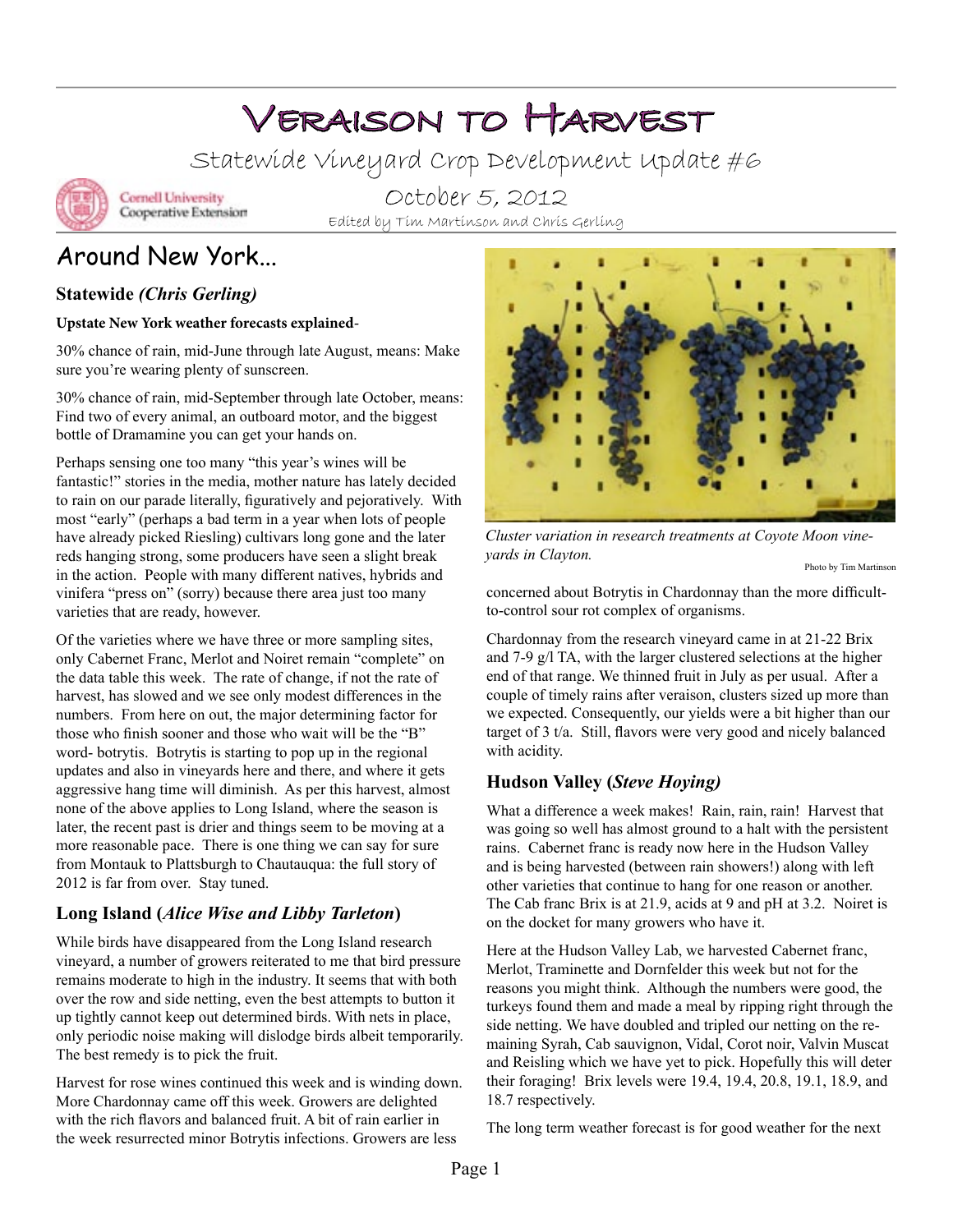10 days with no frost or freeze predicted. It looks to dry out with sunshine and daytime highs falling slightly into the 60's. Perhaps we can get back to an orderly harvest and close out this vintage season.

#### **Finger Lakes (***Hans Walter-Peterson***)**

Harvest continues to fly by in the Finger Lakes. Merlot and Lemberger fruit has all come to the crushpad at this point, and some final blocks of Riesling are being picked this week. Winemakers continue to say that the quality of this year's crop is excellent, even if yields are down somewhat. Despite it being almost the warmest growing season on record, we really are not seeing or hearing about many examples of overly ripe crops with unreasonably high Brix and low acidity.

We've been in a bit more of a wet pattern lately, with about 1.8" of rain falling over the last 10 days at our teaching vineyard in Dresden. That has started to fire up a few more botrytis and sour rot infections lately, which will obviously impact picking decisions. For the most part, though, fruit continues to look extremely clean this year.

The primary varieties that are still hanging out in vineyards at this point are Catawba, Cabernet Franc and Cabernet Sauvignon, but there are some vineyards that have already picked the first two. From the sounds of it, some places will start bringing in Cab Franc fruit next week. There are a few wineries, however, who will try to ride this growing season wave as long as they can and try to squeeze every possible ounce of ripeness out of it for these late season red varieties

#### **Lake Erie (***Jodi Creasap Gee).*

The Lake Erie Region is nearing the end of harvest – almost an entire month earlier than usual. National Grape closed down over the last weekend, and the rest of the juice grape processors are also close to finishing up. "Let 'em hang" is the mantra of many LE winemakers, as they request that their growers allow the late season reds (hybrids and viniferas) to hang on the vine for as long as possible. The quality of the fruit that has been picked so far has been very good, according to both the juice and the wine grape industries, and what is left hanging is also in decent shape. As for our collections, we are down to sampling only the Cabernet Franc, which will likely remain on the vine for another couple of weeks. In years like these (abnormal, full of surprises), the dichotomy of the two industries in the Lake Erie Region becomes very apparent. Juice grape growers are disappointed – and rightfully so – in their smaller-thanaverage crop (that easily made plenty of sugar and remained in good shape for harvest), while many of the winemakers and wine grape growers are feeling optimistic due to the excellent quality out there. Folks are finishing up harvest operations for this year and figuring out what comes next for the remainder of the season – replacing posts, winterizing equipment, soil testing, etc..





#### *Tim Martinson and Chrislyn Particka*

Crop load adjustment on Frontenac and La Crescent. One way to modify fruit composition is to change the ratio of leaf area to fruit – or the crop load - and one way of accomplishing this is by cluster thinning. Removing clusters reduces the crop load, and the timing during the growing season influences how much of an impact the cluster thinning will have on yield and fruit composition.

1. *Yield*. Cluster thinning treatments reduced yield, This year the Northern Grapes Project established which ranged from an average of 5.9 to 8.8 lb/vine. training system and crop load trials at Coyote Moderate thinning at both prebloom or fruit set Moon vineyards in Clayton. We harvested these had only a modest effect on yield(<0.5 lb/vine, plots over three weeks in September, and results or about 10% lower than the unthinned control). reflect differing amounts of spring bud injury Heavy thinning at prebloom and fruit set reduced on Marquette and La Crescent (a lot) versus average yield to around 6 lb/vine (about a 30% Frontenac (less). Last week (Veraison to Harvest reduction), as did the at-veraison green harvest. #5) we summarized yield data from training trials. This week we'll cover crop load experiments in Yield lb/vine Frontenac and La Crescent.

thinning, we removed six clusters per vine. For the heavy treatments, we removed all but one cluster per shoot. Vines were cane pruned to Umbrella Kniffen.



Page 2 Page 3

We had planned on setting up treatments to test impacts of both severity and timing of cluster thinning in Frontenac and La Crescent, but the spring freeze made this impractical for La Crescent. So we took another approach, which is described later in this article. **Frontenac**. We set up six treatments (one control and 5 thinning treatments) to test the effect of pre-bloom thinning (moderate and heavy) versus 2. *Cluster number and cluster weight.* Yield is based on the number of clusters per vine and average cluster weight. Moderate cluster thinning before bloom only reduced cluster numbers by 5 clusters per vine (10%) from 52 clusters per vine in the control treatment. Heavy prebloom thinning resulted in 35 clusters/vine (30% reduction), and heavy fruit set and veraison thinning left 40 clusters/vine (22% reduction).

fruit set thinning (moderate and heavy). For the fifth treatment, we removed clusters lagging in maturity at veraison – a practice often called "green harvest" by growers. For the moderate There were no significant differences in cluster weight. The yield differences are therefore the result of a different number of clusters per vine in the different treatments.



*Above: Gewutrztraminer harvest by Cornell graduate students on Seneca Lake.* 

 *Credit: Aloy Gu*



# for cold-hardy grapes

### HARVEST DATA FROM THE NORTH COUNTRY. PART II: CROP LOAD ADJUSTMENT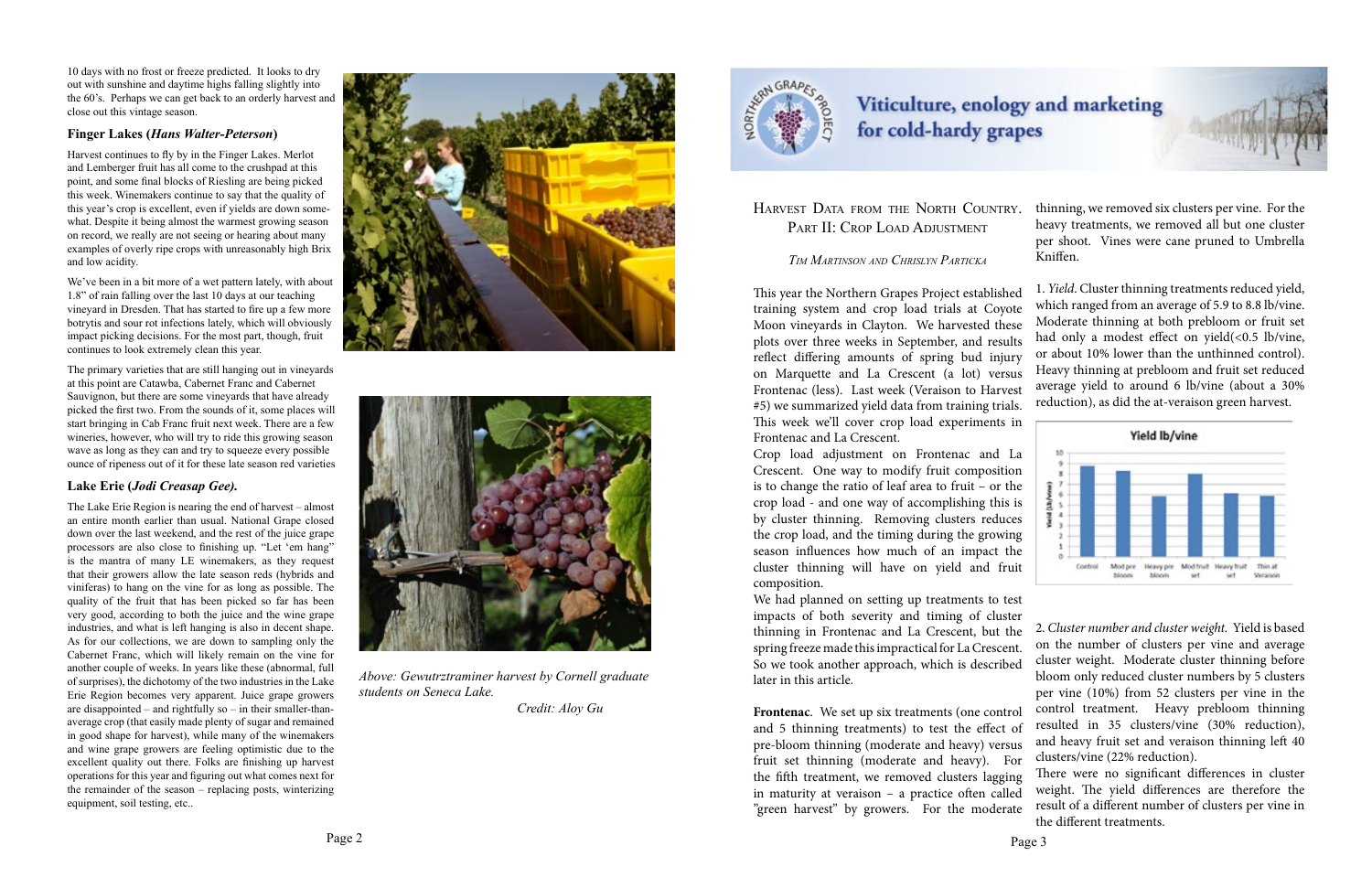

**La Crescent**. Spring frost removed a lot of primary buds in the La Crescent vineyard, with the result that the number of clusters per vine varied from zero to a more normal complement of 50 clusters per vine. Instead of setting up treatments to adjust the crop load in this vineyard, we selected 25 vines with varying numbers of clusters (and therefore varying crop load) and measured yield and fruit composition.

*Yield and cluster weight*. Not surprisingly, yield (lb/ per vine) was closely associated with the number of clusters per vine ( $r2 = 0.92$ ). But average cluster weight also increased as the number of clusters per vine increased. Vines with more clusters had larger clusters, on average (r2=0.50). We suspect that vines with more clusters also had more of them coming from primary buds, while clusters on more severely-frosted vines (with fewer clusters) probably came from secondary buds that pushed because the primary bud was dead.

**Fruit composition**. We are in the process of running fruit composition analyses on fruit from both the training trials (last week's article) and the crop load adjustment trials described here. We hope those results will be as informative, because a major goal of these experiments is to determine how fruit thinning and training systems affect brix, pH, and titratable acidity in these varieties.

**Acknowledgements**. We'd like to thank Phil and Mary Randazzo and the crew at Coyote Moon Vineyards for their assistance in cooperating with this trial. The Northern Grapes Project is funded

by the USDA's Specialty Crops Research Initiative Program of the National Institute for Food and Agriculture, Project #2011-51181-30850

*Figures 3&4- La Crescent data*







Samples reported here were collected on **Monday, October 1st and Tuesday, October 2nd.** Where appropriate, sample data from 2011, averaged over all sites is included. Tables from 2011 are archived at [http://grapesandwine.cals.cornell.edu/cals/grapesandwine/](http://grapesandwine.cals.cornell.edu/cals/grapesandwine/veraison-to-harvest/2011.cfm) [veraison-to-harvest/2011.cfm](http://grapesandwine.cals.cornell.edu/cals/grapesandwine/veraison-to-harvest/2011.cfm)

We are again reporting berry weight, brix, titratable acidity and pH, and yeast assimilable nitrogen (YAN), as part of a joint project with Anna Katharine Mansfield and Lailiang Cheng. Graduate student Mark Nisbit is running the YAN assays as part of his Ph D project, and other students from the Enology lab are running samples (details in later issue) . - TEM

#### **Cabernet Franc**

| <b>Region</b>                                                                              | <b>Harvest Date</b>                      | <b>Description</b>                                                           | Ber. Wt. g. | % Brix | pH   | TA g/L | <b>YAN (ppm)</b> |
|--------------------------------------------------------------------------------------------|------------------------------------------|------------------------------------------------------------------------------|-------------|--------|------|--------|------------------|
| <b>Finger Lakes</b>                                                                        | 10/1/12                                  | E.Seneca                                                                     | 1.56        | 23.1   | 3.35 | 4.8    | 37               |
| <b>Finger Lakes</b>                                                                        | 10/1/12                                  | W.Seneca                                                                     | 1.31        | 23.7   | 3.15 | 6.8    | 21               |
| <b>Finger Lakes</b>                                                                        | 10/1/12                                  | Cayuga                                                                       | 1.57        | 21.2   | 3.27 | 5.9    | 67               |
| <b>Hudson Valley</b>                                                                       | 10/1/12                                  | <b>HVL</b>                                                                   | 1.57        | 21.4   | 3.57 | 5.2    | 86               |
| Lake Erie                                                                                  | 10/2/12                                  | Portland                                                                     | 1.67        | 21     | 3.34 | 7.7    | 140              |
| Long Island                                                                                | 10/1/12                                  | North Fork                                                                   | 2.11        | 20.2   | 3.55 | 5.7    | 122              |
| Long Island                                                                                | 10/1/12                                  | North Fork                                                                   | 1.61        | 20     | 3.41 | 5.6    | 67               |
| <b>Average</b>                                                                             | 10/1/12                                  |                                                                              | 1.63        | 21.5   | 3.38 | 5.9    | 77               |
| <b>Prev Sample</b>                                                                         | 9/24/2012                                |                                                                              | 1.67        | 21.2   | 3.32 | 6.4    | 69               |
| '11 Average                                                                                | 10/4/2011                                |                                                                              | 1.74        | 19.4   | 3.37 | 7.1    | 103              |
| Catawba                                                                                    |                                          |                                                                              |             |        |      |        |                  |
| <b>Region</b>                                                                              | <b>Harvest Date</b>                      | <b>Description</b>                                                           | Ber. Wt. g. | % Brix | pH   | TA g/L | <b>YAN (ppm)</b> |
| <b>Finger Lakes</b>                                                                        | 10/1/12                                  | Keuka                                                                        | 2.24        | 19.5   | 3.02 | 9.0    | 77               |
| <b>Prev Sample</b>                                                                         | 9/24/2012                                |                                                                              | 2.52        | 18.8   | 2.94 | 8.9    | 70               |
| '11 Sample                                                                                 | 10/3/2011                                |                                                                              | 2.60        | 18.2   | 3.02 | 10.3   | 92               |
| Cayuga White                                                                               |                                          |                                                                              |             |        |      |        |                  |
| <b>Region</b>                                                                              | <b>Harvest Date</b>                      | <b>Description</b>                                                           | Ber. Wt. g. | % Brix | pH   | TA g/L | YAN (ppm)        |
| <b>Finger Lakes</b><br><b>Finger Lakes</b>                                                 |                                          | <b>HARVESTED</b><br><b>HARVESTED</b>                                         |             |        |      |        |                  |
| <b>Final Sample</b>                                                                        | 9/5/2012                                 |                                                                              | 2.52        | 18.8   | 3.18 | 8.7    | 284              |
| '11 Average                                                                                | 9/13/2011                                |                                                                              | 2.39        | 16.0   | 3.00 | 8.8    | 184              |
| Chardonnay                                                                                 |                                          |                                                                              |             |        |      |        |                  |
| <b>Region</b>                                                                              | <b>Harvest Date</b>                      | <b>Description</b>                                                           | Ber. Wt. g. | % Brix | pH   | TA g/L | <b>YAN (ppm)</b> |
| <b>Finger Lakes</b><br><b>Finger Lakes</b><br><b>Hudson Valley</b><br><b>Hudson Valley</b> | 9/17/12<br>9/17/12<br>9/17/12<br>9/17/12 | <b>HARVESTED</b><br><b>HARVESTED</b><br><b>HARVESTED</b><br><b>HARVESTED</b> |             |        |      |        |                  |
| Long Island                                                                                | 10/1/12                                  | North Fork S                                                                 | 1.52        | 19.3   | 3.62 | 8.93   | 244              |
| <b>Prev Sample</b>                                                                         | 9/24/2012                                | <b>North Fork S</b>                                                          | 1.66        | 20.1   | 3.49 | 7.7    | 242              |
| '11 Average                                                                                | 10/3/2011                                |                                                                              | 1.65        | 19.3   | 3.56 | 6.7    | 206              |
| '11 Average                                                                                | 9/13/2011                                |                                                                              | 1.55        | 17.4   | 3.25 | 8.8    | 237              |
| Concord                                                                                    |                                          |                                                                              |             |        |      |        |                  |
| <b>Region</b>                                                                              | <b>Harvest Date</b>                      | <b>Description</b>                                                           | Ber. Wt. g. | % Brix | pH   | TA g/L | <b>YAN (ppm)</b> |
| <b>Finger Lakes</b><br>Lake Erie                                                           | 10/1/12<br>9/25/12                       | Keuka<br><b>HARVESTED</b>                                                    | 3.02        | 17.6   | 3.43 | 6.6    | 226              |
| <b>Prev Sample</b>                                                                         | 9/24/2012                                |                                                                              | 3.20        | 17.0   | 3.37 | 6.4    | 220              |
| '11 Sample                                                                                 | 10/3/2011                                |                                                                              | 3.41        | 17.4   | 3.34 | 7.9    | 199              |

## FRUIT MATURATION REPORT - 10/05/2012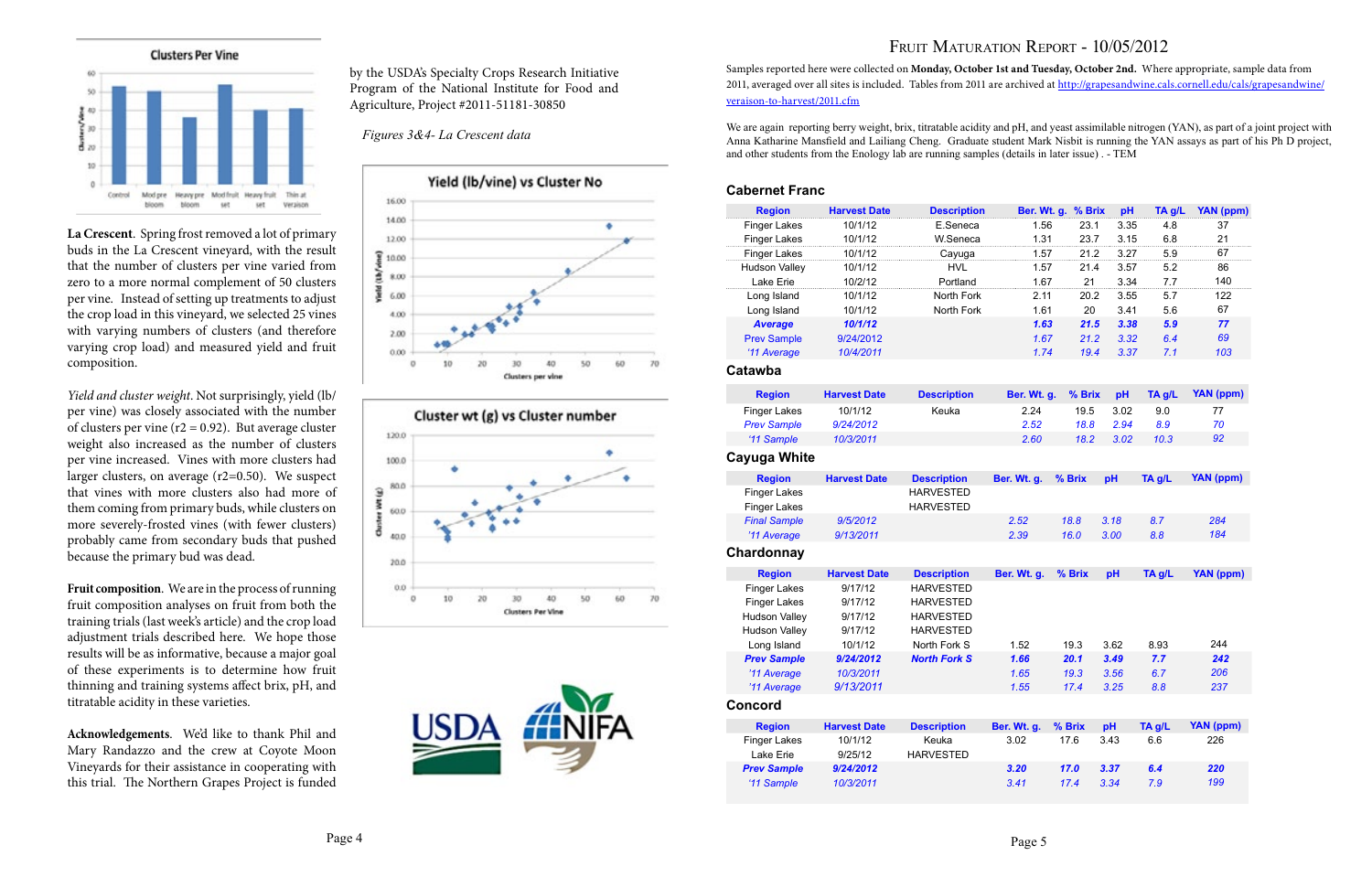# **Lemberger**

| <b>Region</b>        | <b>Harvest Date</b> | <b>Description</b> | Ber. Wt. g. % Brix |        | pH     | TA g/L | YAN (ppm)        |                  |
|----------------------|---------------------|--------------------|--------------------|--------|--------|--------|------------------|------------------|
| <b>Finger Lakes</b>  | 10/1/12             | <b>HARVESTED</b>   |                    |        |        |        |                  |                  |
| <b>Final Sample</b>  | 9/24/2012           |                    | 1.79               | 23.6   | 3.20   | 7.2    | 40               |                  |
| '11 Sample           | 10/3/2011           |                    | 1.63               | 20.8   | 3.27   | 5.7    | 79               |                  |
| <b>Malbec</b>        |                     |                    |                    |        |        |        |                  |                  |
| <b>Region</b>        | <b>Harvest Date</b> | <b>Description</b> | Ber. Wt. g.        | % Brix | pH     | TA g/L | <b>YAN (ppm)</b> |                  |
| <b>Finger Lakes</b>  | 10/1/12             | <b>HARVESTED</b>   |                    |        |        |        |                  |                  |
| <b>Final Sample</b>  | 9/24/2012           |                    | 1.79               | 23.6   | 3.20   | 7.2    | 40               |                  |
| '11 Sample           | 10/3/2011           |                    | 1.63               | 20.8   | 3.27   | 5.7    | 79               |                  |
| <b>Merlot</b>        |                     |                    |                    |        |        |        |                  |                  |
| <b>Region</b>        | <b>Harvest Date</b> | <b>Description</b> | Ber. Wt. g.        |        | % Brix | pH     | TA g/L           | YAN (ppm)        |
| <b>Hudson Valley</b> | 10/1/12             | <b>HVL</b>         | 1.50               |        | 21.2   | 3.75   | 4.4              | 114              |
| Long Island          | 10/1/12             | North Fork (4)     | 2.02               |        | 19.8   | 3.77   | 5.1              | 147              |
| Long Island          | 10/1/12             | North Fork (8)     | 2.00               |        | 20     | 3.54   | 4.8              | 76               |
| <b>Average</b>       | 10/1/2012           |                    | 1.84               |        | 20.3   | 3.69   | 4.8              | 112              |
| <b>Prev Sample</b>   | 9/24/2012           |                    | 1.97               |        | 20.0   | 3.60   | 5.1              | 102              |
| '11 Sample           | 10/3/2011           |                    | 1.58               |        | 16.3   | 3.80   | 5.7              | 221              |
| <b>Niagara</b>       |                     |                    |                    |        |        |        |                  |                  |
| <b>Region</b>        | <b>Harvest Date</b> | <b>Description</b> | Ber. Wt. g.        |        | % Brix | pH     | TA g/L           | <b>YAN (ppm)</b> |
| Lake Erie            |                     | <b>HARVESTED</b>   |                    |        |        |        |                  |                  |
| <b>Final Sample</b>  | 9/5/2012            |                    | 3.84               |        | 16.6   | 3.26   | 7.2              | 205              |
| '11 Sample           | 9/13/2011           |                    | 4.25               |        | 14.9   | 3.24   | 7.5              | 166              |
| <b>Noiret</b>        |                     |                    |                    |        |        |        |                  |                  |
| <b>Region</b>        | <b>Harvest Date</b> | <b>Description</b> | Ber. Wt. g.        |        | % Brix | pH     | TA g/L           | <b>YAN (ppm)</b> |
| <b>Hudson Valley</b> | 10/1/12             | <b>HVL</b>         | 1.419              |        | 19.5   | 3.68   | 5.4              | 212              |
| <b>Hudson Valley</b> | 10/1/12             | W HV               | 1.621              |        | 18.6   | 3.31   | 7.1              | 132              |
| Lake Erie            | 10/2/12             | Ripley             | 1.776              |        | 19.6   | 3.37   | 8.4              | 279              |
| <b>Average</b>       | 10/1/2012           |                    | 1.61               |        | 19.2   | 3.45   | 6.9              | 208              |
| <b>Prev Sample</b>   | 9/24/2012           |                    | 1.74               |        | 19.2   | 3.37   | 7.5              | 147              |
| '11 Sample           | 10/3/2011           |                    | 1.69               |        | 17.9   | 3.27   | 8.3              | 201              |
| <b>Pinot Noir</b>    |                     |                    |                    |        |        |        |                  |                  |
| <b>Region</b>        | <b>Harvest Date</b> | <b>Description</b> | Ber. Wt. g.        |        | % Brix | pH     | TA g/L           | <b>YAN (ppm)</b> |
| <b>Finger Lakes</b>  | 9/17/12             | <b>HARVESTED</b>   |                    |        |        |        |                  |                  |
| Hudson Valley        | 10/1/12             | <b>HVL</b>         | 1.45               |        | 23.9   | 3.73   | 5.27             | 188              |
| <b>Hudson Valley</b> | 9/17/12             | <b>HARVESTED</b>   |                    |        |        |        |                  |                  |
| <b>Final Sample</b>  | 9/10/2012           |                    | 1.46               |        | 20.9   | 3.52   | 6.4              | 222              |
| '11 Sample           | 10/3/2011           |                    | 1.43               |        | 20.0   | 3.85   | 9.5              | 356              |

| <b>Riesling</b>        |                     |                      |             |        |      |        |                  |  |  |
|------------------------|---------------------|----------------------|-------------|--------|------|--------|------------------|--|--|
| <b>Region</b>          | <b>Harvest Date</b> | <b>Description</b>   | Ber. Wt. g. | % Brix | pH   | TA g/L | <b>YAN (ppm)</b> |  |  |
| <b>Finger Lakes</b>    | 10/1/12             | W. Seneca            | 1.31        | 20.3   | 2.89 | 8.7    | 15               |  |  |
| <b>Finger Lakes</b>    | 9/24/2012           | E. Seneca HARVESTED  |             |        |      |        |                  |  |  |
| <b>Finger Lakes</b>    | 10/1/12             | Keuka                | 1.35        | 19.8   | 3.12 | 7.0    | 64               |  |  |
| <b>Finger Lakes</b>    | 9/24/2012           | W Seneca HARVESTED   |             |        |      |        |                  |  |  |
| <b>Hudson Valley</b>   | 10/1/12             | <b>HVL</b>           | 1.68        | 18.8   | 3.42 | 5.5    | 129              |  |  |
| Lake Erie              | 9/25/2012           | Fredonia HARVESTED   |             |        |      |        |                  |  |  |
| Long Island            | 9/24/2012           | North Fork HARVESTED |             |        |      |        |                  |  |  |
| <b>Finger Lakes</b>    | 9/24/2012           | E. Seneca HARVESTED  |             |        |      |        |                  |  |  |
| <b>Finger Lakes</b>    | 10/1/12             | E. Seneca            | 1.54        | 19.5   | 2.97 | 7.2    | 28               |  |  |
| <b>Finger Lakes</b>    | 9/24/2012           | Cayuga HARVESTED     |             |        |      |        |                  |  |  |
| <b>Average</b>         | 10/1/2012           |                      | 1.47        | 19.6   | 3.10 | 7.1    | 59               |  |  |
| <b>Prev Sample</b>     | 9/24/2012           |                      | 1.66        | 19.5   | 3.07 | 7.5    | 76               |  |  |
| '11 Sample             | 10/3/2011           |                      | 1.69        | 17.7   | 3.09 | 8.4    | 78               |  |  |
| <b>Sauvignon Blanc</b> |                     |                      |             |        |      |        |                  |  |  |
| <b>Region</b>          | <b>Harvest Date</b> | <b>Description</b>   | Ber. Wt. g. | % Brix | pH   | TA g/L | YAN (ppm)        |  |  |
| Long Island            | 9/17/12             | <b>HARVESTED</b>     |             |        |      |        |                  |  |  |
| <b>Final Sample</b>    | 9/10/2012           |                      | 1.70        | 20.2   | 3.40 | 7.5    | 141              |  |  |
| '11 Sample             | 9/20/2011           |                      | 1.64        | 18.7   | 3.44 | 7.1    | 170              |  |  |
| <b>Seyval Blanc</b>    |                     |                      |             |        |      |        |                  |  |  |
| <b>Region</b>          | <b>Harvest Date</b> | <b>Description</b>   | Ber. Wt. g. | % Brix | pH   | TA g/L | <b>YAN (ppm)</b> |  |  |
| <b>Finger Lakes</b>    | 9/17/12             | <b>HARVESTED</b>     |             |        |      |        |                  |  |  |
| <b>Hudson Valley</b>   | 9/17/12             | <b>HARVESTED</b>     |             |        |      |        |                  |  |  |
| <b>Hudson Valley</b>   | 9/17/12             | <b>HARVESTED</b>     |             |        |      |        |                  |  |  |
| <b>Final Sample</b>    | 9/10/2012           |                      | 1.71        | 19.4   | 3.39 | 6.3    | 194              |  |  |
| '11 Sample             | 9/20/2011           |                      | 1.76        | 18.4   | 3.29 | 7.2    | 136              |  |  |
| '11 Sample             | 9/13/2011           |                      | 1.88        | 17.6   | 3.23 | 7.7    | 135              |  |  |
| <b>Traminette</b>      |                     |                      |             |        |      |        |                  |  |  |
| <b>Region</b>          | <b>Harvest Date</b> | <b>Description</b>   | Ber. Wt. g. | % Brix | pH   | TA g/L | <b>YAN (ppm)</b> |  |  |
| Finger Lakes           | 10/1/12             | Keuka                | 1.84        | 23     | 3.09 | 8.0    | 98               |  |  |
| <b>Hudson Valley</b>   | 10/1/12             | <b>HVL</b>           | 1.76        | 20.6   | 3.27 | 6.4    | 121              |  |  |
| <b>Hudson Valley</b>   | 9/24/12             | W HV HARVESTED       |             |        |      |        |                  |  |  |
| Lake Erie              | 9/25/12             | Fredonia HARVESTED   |             |        |      |        |                  |  |  |
| <b>Average</b>         | 10/1/2012           |                      | 1.80        | 21.8   | 3.18 | 7.2    | 109              |  |  |
| <b>Prev Sample</b>     | 9/24/2012           |                      | 1.91        | 21.7   | 3.14 | 7.1    | 91               |  |  |
| '11 Sample             | 10/3/2011           |                      | 1.87        | 19.4   | 3.15 | 8.2    | 115              |  |  |
| <b>Vignoles</b>        |                     |                      |             |        |      |        |                  |  |  |
| <b>Region</b>          | <b>Harvest Date</b> | <b>Description</b>   | Ber. Wt. g. | % Brix | pH   | TA g/L | <b>YAN (ppm)</b> |  |  |
| Finger Lakes           | 9/17/12             | <b>HARVESTED</b>     |             |        |      |        |                  |  |  |
| <b>Finger Lakes</b>    | 9/17/12             | <b>HARVESTED</b>     |             |        |      |        |                  |  |  |
| <b>Finger Lakes</b>    | 9/17/12             | <b>HARVESTED</b>     |             |        |      |        |                  |  |  |
| <b>Final Sample</b>    | 9/10/2012           |                      | 1.32        | 24.5   | 3.27 | 8.8    | 163              |  |  |
| '11 Sample             | 9/20/2011           |                      | 1.42        | 22.4   | 3.09 | 11.7   | 149              |  |  |